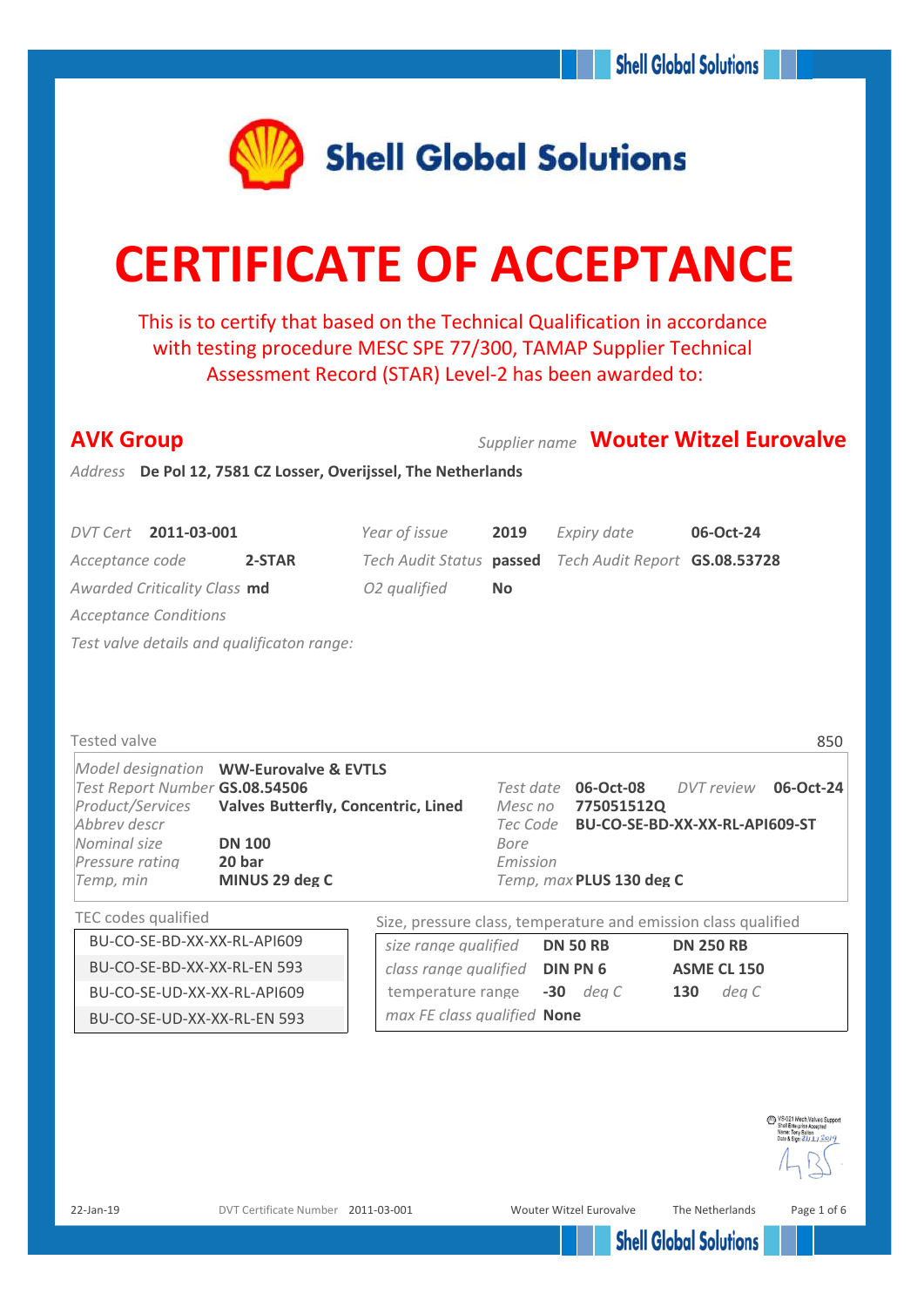### Tested valve 851

| Test Report Number GS.08.54506<br>Abbrey descr<br>Nominal size<br>Pressure rating | Model designation WW-Eurovalve & EVTLS<br>Product/Services Valves Butterfly, Concentric, Lined<br><b>DN 250</b><br>20 bar | Mesc no<br>Bore<br>Emission | Test date 06-Oct-08  DVT review 06-Oct-24<br>7750515160<br>Tec Code BU-CO-SE-BD-XX-XX-RL-API609-ST |  |
|-----------------------------------------------------------------------------------|---------------------------------------------------------------------------------------------------------------------------|-----------------------------|----------------------------------------------------------------------------------------------------|--|
| Temp, min                                                                         | MINUS 29 deg C                                                                                                            |                             | Temp, max PLUS 130 deg C                                                                           |  |

### TEC codes qualified Size, pressure class, temperature and emission class qualified

| BU-CO-SE-BD-XX-XX-RL-API609 | size range qualified<br><b>DN 100 FB</b> | <b>DN 400 RB</b>   |  |
|-----------------------------|------------------------------------------|--------------------|--|
| BU-CO-SE-BD-XX-XX-RL-EN 593 | class range qualified <b>DIN PN 6</b>    | <b>ASME CL 150</b> |  |
| BU-CO-SE-UD-XX-XX-RL-API609 | temperature range -30 deg C              | dea C<br>130       |  |
| BU-CO-SE-UD-XX-XX-RL-EN 593 | max FE class qualified <b>None</b>       |                    |  |
|                             |                                          |                    |  |

| Tested valve                   |                                                      |                                                                |                          |                                         | 856 |
|--------------------------------|------------------------------------------------------|----------------------------------------------------------------|--------------------------|-----------------------------------------|-----|
|                                | Model designation WW-Eurovalve & EVTLS               |                                                                |                          |                                         |     |
| Test Report Number GS.08.54506 |                                                      | Test date                                                      | 06-Oct-08                | DVT review 06-Oct-24                    |     |
|                                | Product/Services Valves Butterfly, Concentric, Lined | Mesc no                                                        | 7750515291               |                                         |     |
| Abbrey descr                   |                                                      |                                                                |                          | Tec Code BU-CO-SE-BD-XX-XX-RL-API609-ST |     |
| Nominal size                   | <b>DN 900</b>                                        | Bore                                                           |                          |                                         |     |
| Pressure ratina                | 16 bar                                               | Emission                                                       |                          |                                         |     |
| Temp, min                      | MINUS 29 deg C                                       |                                                                | Temp, max PLUS 130 deg C |                                         |     |
| TEC codes qualified            |                                                      | Size, pressure class, temperature and emission class qualified |                          |                                         |     |

|                             | SILE, MICOSUIC CIUSS, terriperuture unu chinosioni ciussi quumneu |                    |
|-----------------------------|-------------------------------------------------------------------|--------------------|
| BU-CO-SE-BD-XX-XX-RL-API609 | size range qualified<br><b>DN 750 FB</b>                          | <b>DN 1400 RB</b>  |
| BU-CO-SE-BD-XX-XX-RL-EN 593 | class range qualified <b>DIN PN 6</b>                             | <b>ASME CL 150</b> |
| BU-CO-SE-UD-XX-XX-RL-API609 | temperature range -30 deg C                                       | dea C<br>130       |
| BU-CO-SE-UD-XX-XX-RL-EN 593 | max FE class qualified None                                       |                    |

VS-021 Mech.Valves Support Name: Tony Bolton<br>Date & Sign: 21/11/2019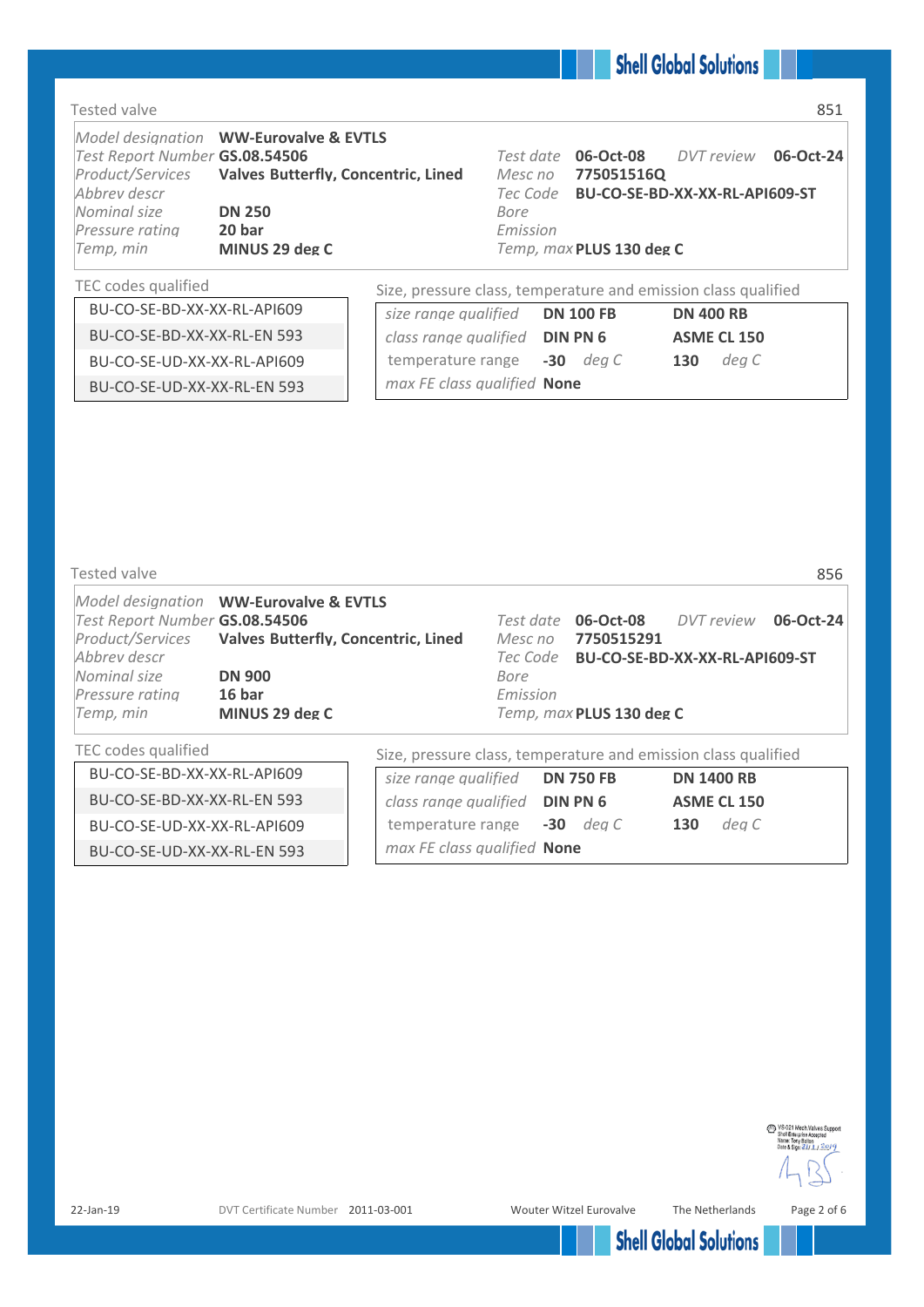| <b>Tested valve</b>                                                              |                                                                                                                       |                                                                                          |                                                      |                                                     |                                                     | 857                                             |
|----------------------------------------------------------------------------------|-----------------------------------------------------------------------------------------------------------------------|------------------------------------------------------------------------------------------|------------------------------------------------------|-----------------------------------------------------|-----------------------------------------------------|-------------------------------------------------|
| Product/Services<br>Abbrev descr<br>Nominal size<br>Pressure rating<br>Temp, min | Model designation WW-Eurovalve & EVTLS<br>Test Report Number GS.08.54506<br><b>DN 450</b><br>20 bar<br>MINUS 29 deg C | <b>Valves Butterfly, Concentric, Lined</b>                                               | Test date<br>Mesc no<br>Tec Code<br>Bore<br>Emission | 06-Oct-08<br>775051520Q<br>Temp, max PLUS 130 deg C | <b>DVT</b> review<br>BU-CO-SE-BD-XX-XX-RL-API609-ST | 06-Oct-24                                       |
|                                                                                  | TEC codes qualified                                                                                                   | Size, pressure class, temperature and emission class qualified                           |                                                      |                                                     |                                                     |                                                 |
|                                                                                  | BU-CO-SE-BD-XX-XX-RL-API609                                                                                           | size range qualified                                                                     |                                                      | <b>DN 300 FB</b>                                    | <b>DN 750 RB</b>                                    |                                                 |
|                                                                                  | BU-CO-SE-BD-XX-XX-RL-EN 593                                                                                           | class range qualified                                                                    |                                                      | <b>DIN PN 6</b>                                     | <b>ASME CL 150</b>                                  |                                                 |
|                                                                                  | BU-CO-SE-UD-XX-XX-RL-API609                                                                                           | temperature range                                                                        |                                                      | $-30$ deg C                                         | deg C<br>130                                        |                                                 |
|                                                                                  | BU-CO-SE-UD-XX-XX-RL-EN 593                                                                                           | max FE class qualified None                                                              |                                                      |                                                     |                                                     |                                                 |
|                                                                                  | MESC numbers qualified                                                                                                |                                                                                          |                                                      |                                                     |                                                     | VS-021 Mech.Valves Support<br>Name: Tony Bolton |
| MESC no                                                                          | SI short description<br>Type<br>Design spec                                                                           | Size<br>Bore<br>Pressure rating Schedule                                                 | Temp, min<br>Temp, max                               | Emission CL<br>Service(s)                           | Mat, body<br>Mat, trim                              | CLD or LN                                       |
| 7750502761                                                                       | Butterfly, Concentric<br><b>BS EN 593</b>                                                                             | <b>DN 750</b><br>DIN CLASS PN 10                                                         | MINUS 20 deg C<br>PLUS 130 deg C                     | WATER                                               | <b>DUCTILE IRON</b><br>SS/EPDM                      | EPDM PER                                        |
| 7750502791                                                                       | Butterfly, Concentric<br><b>BS EN 593</b>                                                                             | DN 900<br>$\sim$<br>DIN CLASS PN 10                                                      | MINUS 20 deg C<br>PLUS 130 deg C                     | $\sim$<br>WATER                                     | <b>DUCTILE IRON</b><br>SS/EPDM                      | <b>EPDM PER</b>                                 |
| 7750503261                                                                       | Butterfly, Concentric VBUL, DN750, PN10, LUG, FF, DI, EPDM<br><b>BS EN 593</b>                                        | <b>DN 750</b><br>DIN CLASS PN 10                                                         | MINUS 20 deg C<br>PLUS 130 deg C                     | WATER                                               | <b>DUCTILE IRON</b><br>SS/EPDM                      | <b>EPDM PER</b>                                 |
| 7750503291                                                                       | Butterfly, Concentric VBUL, DN900, PN10, LUG, FF, DI, EPDM<br><b>BS EN 593</b>                                        | DN 900<br>DIN CLASS PN 10                                                                | MINUS 20 deg C<br>PLUS 130 deg C                     | WATER                                               | <b>DUCTILE IRON</b><br>SS/EPDM                      | <b>EPDM PER</b>                                 |
| 7750515101                                                                       | Butterfly, Concentric<br>API STD 609                                                                                  | $\overline{\phantom{a}}$<br>DN 80<br>DIN CLASS PN 16                                     | MINUS 20 deg C<br>PLUS 130 deg C                     | $\overline{\phantom{a}}$<br>WATER                   | DUCTILE IRON<br>SS/EPDM                             | EPDM PER                                        |
| 7750515121                                                                       | Butterfly, Concentric<br>API STD 609                                                                                  | DN 100<br>$\sim$ 100 $\pm$<br>DIN CLASS PN 16                                            | MINUS 20 deg C<br>PLUS 130 deg C                     | $\sim$<br>WATER                                     | <b>DUCTILE IRON</b><br>SS/EPDM                      | EPDM PER                                        |
| 7750515141                                                                       | Butterfly, Concentric<br>API STD 609                                                                                  | DN 150<br>DIN CLASS PN 16                                                                | MINUS 20 deg C<br>PLUS 130 deg C                     | WATER                                               | <b>DUCTILE IRON</b><br>SS/EPDM                      | EPDM PER                                        |
| 7750515151                                                                       | Butterfly, Concentric<br>API STD 609                                                                                  | <b>DN 200</b><br>$\sim$ $-$<br>DIN CLASS PN 16                                           | MINUS 20 deg C<br>PLUS 130 deg C                     | $\sim$<br>WATER                                     | <b>DUCTILE IRON</b><br>SS/EPDM                      | EPDM PER                                        |
| 7750515161                                                                       | Butterfly, Concentric<br>API STD 609                                                                                  | DN 250<br>$\sim$<br>DIN CLASS PN 16                                                      | MINUS 20 deg C<br>PLUS 130 deg C                     | WATER                                               | <b>DUCTILE IRON</b><br>SS/EPDM                      | EPDM PER                                        |
| 7750515171                                                                       | Butterfly, Concentric<br>API STD 609                                                                                  | DN 300<br>$\sim$<br>DIN CLASS PN 16                                                      | MINUS 20 deg C<br>PLUS 130 deg C                     | $\sim$<br>WATER                                     | <b>DUCTILE IRON</b><br>SS/EPDM                      | EPDM PER                                        |
| 7750515181                                                                       | Butterfly, Concentric<br>API STD 609                                                                                  | DN 350<br>$\sim$<br>DIN CLASS PN 16                                                      | MINUS 20 deg C<br>PLUS 130 deg C                     | WATER                                               | <b>DUCTILE IRON</b><br>SS/EPDM                      | EPDM PER                                        |
| 7750515191                                                                       | Butterfly, Concentric<br>API STD 609                                                                                  | DN 400<br>$\mathcal{L}^{\mathcal{L}}$ and $\mathcal{L}^{\mathcal{L}}$<br>DIN CLASS PN 16 | MINUS 20 deg C<br>PLUS 130 deg C                     | $\sim$<br>WATER                                     | <b>DUCTILE IRON</b><br>SS/EPDM                      | EPDM PER                                        |
| 7750515201                                                                       | Butterfly, Concentric<br>API STD 609                                                                                  | DN 450<br>DIN CLASS PN 16                                                                | MINUS 20 deg C<br>PLUS 130 deg C                     | WATER                                               | <b>DUCTILE IRON</b><br>SS/EPDM                      | EPDM PER                                        |
| 7750515211                                                                       | Butterfly, Concentric<br>API STD 609                                                                                  | <b>DN 500</b><br>$\sim$ $\sim$<br>DIN CLASS PN 16                                        | MINUS 20 deg C<br>PLUS 130 deg C                     | $\sim$<br>WATER                                     | <b>DUCTILE IRON</b><br>SS/EPDM                      | EPDM PER                                        |
| 7750515231                                                                       | Butterfly, Concentric                                                                                                 | DN 600                                                                                   | MINUS 20 deg C                                       |                                                     | <b>DUCTILE IRON</b>                                 | EPDM PER                                        |

API STD 609

22-Jan-19 DVT Certificate Number 2011-03-001 Wouter Witzel Eurovalve The Netherlands Page 3 of 6

DIN CLASS PN 16

WATER

SS/EPDM

**Shell Global Solutions** 

PLUS 130 deg C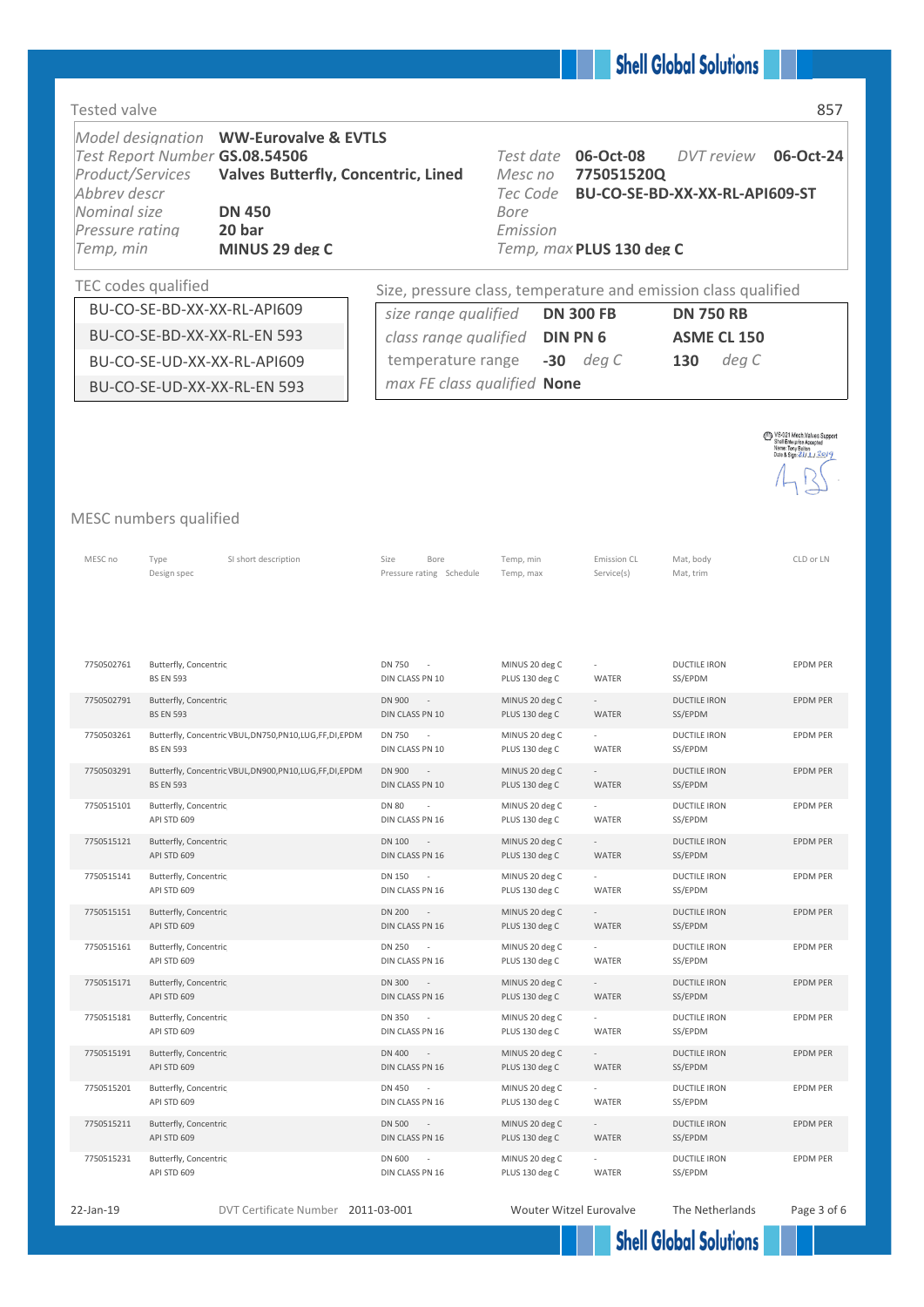## **Shell Global Solutions**

| 7750515261 | Butterfly, Concentric<br><b>BS EN 593</b>                                       | <b>DN 750</b><br>DIN CLASS PN 16                             | MINUS 20 deg C<br>PLUS 130 deg C | WATER                             | <b>DUCTILE IRON</b><br>SS/EPDM          | <b>EPDM PER</b>                                                     |
|------------|---------------------------------------------------------------------------------|--------------------------------------------------------------|----------------------------------|-----------------------------------|-----------------------------------------|---------------------------------------------------------------------|
| 7750515291 | Butterfly, Concentric<br><b>BS EN 593</b>                                       | DN 900<br>DIN class PN 16                                    | MINUS 29 deg C<br>PLUS 130 deg C | WATER                             | <b>DUCTILE IRON</b><br>SS/EPDM          | EPDM PER                                                            |
| 7750515291 | Butterfly, Concentric<br><b>BS EN 593</b>                                       | DN 900<br>$\overline{\phantom{a}}$<br>DIN CLASS PN 16        | MINUS 20 deg C<br>PLUS 130 deg C | WATER                             | <b>DUCTILE IRON</b><br>SS/EPDM          | <b>EPDM PER</b>                                                     |
| 7750515321 | Butterfly, Concentric<br><b>BS EN 593</b>                                       | DN 1050<br>$\sim$<br>DIN CLASS PN 16                         | MINUS 20 deg C<br>PLUS 130 deg C | WATER                             | <b>DUCTILE IRON</b><br>SS/EPDM          | <b>EPDM PER</b>                                                     |
| 7750515341 | Butterfly, Concentric<br><b>BS EN 593</b>                                       | DN 1200<br>$\sim$<br>DIN CLASS PN 16                         | MINUS 20 deg C<br>PLUS 130 deg C | <b>WATER</b>                      | <b>DUCTILE IRON</b><br>SS/EPDM          | <b>EPDM PER</b>                                                     |
| 7750519601 | Butterfly, Concentric VBUL, DN80, PN16, LUG, RF, DI, EPDM<br>API STD 609        | <b>DN 80</b><br>$\sim$<br>DIN CLASS PN 16                    | MINUS 20 deg C<br>PLUS 130 deg C | WATER                             | <b>DUCTILE IRON</b><br>SS/EPDM          | <b>EPDM PER</b>                                                     |
| 7750519621 | Butterfly, Concentric VBUL, DN100, PN16, LUG, RF, DI, EPDM<br>API STD 609       | <b>DN 100</b><br>DIN CLASS PN 16                             | MINUS 20 deg C<br>PLUS 130 deg C | WATER                             | <b>DUCTILE IRON</b><br>SS/EPDM          | <b>EPDM PER</b>                                                     |
| 7750519641 | Butterfly, Concentric VBUL, DN150, PN16, LUG, RF, DI, EPDM<br>API STD 609       | <b>DN 150</b><br>$\sim$<br>DIN CLASS PN 16                   | MINUS 20 deg C<br>PLUS 130 deg C | $\overline{\phantom{a}}$<br>WATER | <b>DUCTILE IRON</b><br>SS/EPDM          | <b>EPDM PER</b>                                                     |
| 7750519651 | Butterfly, Concentric VBUL, DN200, PN16, LUG, RF, DI, EPDM<br>API STD 609       | <b>DN 200</b><br>$\sim$<br>DIN CLASS PN 16                   | MINUS 20 deg C<br>PLUS 130 deg C | WATER                             | <b>DUCTILE IRON</b><br>SS/EPDM          | EPDM PER                                                            |
| 7750519661 | Butterfly, Concentric VBUL, DN250, PN16, LUG, RF, DI, EPDM<br>API STD 609       | DN 250<br>$\sim$<br>DIN CLASS PN 16                          | MINUS 20 deg C<br>PLUS 130 deg C | $\overline{\phantom{a}}$<br>WATER | <b>DUCTILE IRON</b><br>SS/EPDM          | <b>EPDM PER</b>                                                     |
| 7750519671 | Butterfly, Concentric VBUL, DN300, PN16, LUG, RF, DI, EPDM<br>API STD 609       | DN 300<br>DIN CLASS PN 16                                    | MINUS 20 deg C<br>PLUS 130 deg C | WATER                             | <b>DUCTILE IRON</b><br>SS/EPDM          | <b>EPDM PER</b>                                                     |
| 7750519681 | Butterfly, Concentric VBUL, DN350, PN16, LUG, RF, DI, EPDM<br>API STD 609       | <b>DN 350</b><br>$\sim$<br>DIN CLASS PN 16                   | MINUS 20 deg C<br>PLUS 130 deg C | $\overline{\phantom{a}}$<br>WATER | <b>DUCTILE IRON</b><br>SS/EPDM          | <b>EPDM PER</b>                                                     |
| 7750519691 | Butterfly, Concentric VBUL, DN400, PN16, LUG, RF, DI, EPDM<br>API STD 609       | <b>DN 400</b><br>$\sim$<br>DIN CLASS PN 16                   | MINUS 20 deg C<br>PLUS 130 deg C | WATER                             | <b>DUCTILE IRON</b><br>SS/EPDM          | EPDM PER                                                            |
| 7750519701 | Butterfly, Concentric VBUL, DN450, PN16, LUG, RF, DI, EPDM<br>API STD 609       | <b>DN 450</b><br>$\sim$<br>DIN CLASS PN 16                   | MINUS 20 deg C<br>PLUS 130 deg C | WATER                             | <b>DUCTILE IRON</b><br>SS/EPDM          | <b>EPDM PER</b>                                                     |
| 7750519711 | Butterfly, Concentric VBUL, DN500, PN16, LUG, RF, DI, EPDM<br>API STD 609       | <b>DN 500</b><br>DIN CLASS PN 16                             | MINUS 20 deg C<br>PLUS 130 deg C | WATER                             | <b>DUCTILE IRON</b><br>SS/EPDM          | EPDM PER                                                            |
| 7750519731 | Butterfly, Concentric VBUL, DN600, PN16, LUG, RF, DI, EPDM<br>API STD 609       | DN 600<br>$\sim$<br>DIN CLASS PN 16                          | MINUS 20 deg C<br>PLUS 130 deg C | WATER                             | <b>DUCTILE IRON</b><br>SS/EPDM          | <b>EPDM PER</b>                                                     |
| 7750519761 | Butterfly, Concentric VBUL, DN750, PN16, LUG, RF, DI, EPDM<br><b>BS EN 593</b>  | <b>DN 750</b><br>$\overline{\phantom{a}}$<br>DIN CLASS PN 16 | MINUS 20 deg C<br>PLUS 130 deg C | WATER                             | <b>DUCTILE IRON</b><br>SS/EPDM          | EPDM PER                                                            |
| 7750519791 | Butterfly, Concentric VBUL, DN900, PN16, LUG, RF, DI, EPDM<br><b>BS EN 593</b>  | <b>DN 900</b><br>DIN CLASS PN 16                             | MINUS 20 deg C<br>PLUS 130 deg C | <b>WATER</b>                      | <b>DUCTILE IRON</b><br>SS/EPDM          | <b>EPDM PER</b>                                                     |
| 7750519821 | Butterfly, Concentric VBUL, DN1050, PN16, LUG, RF, DI, EPDM<br><b>BS EN 593</b> | DN 1050<br>$\sim$<br>DIN CLASS PN 16                         | MINUS 20 deg C<br>PLUS 130 deg C | WATER                             | <b>DUCTILE IRON</b><br>SS/EPDM          | <b>EPDM PER</b>                                                     |
| 7750519841 | Butterfly, Concentric VBUL, DN1200, PN16, LUG, RF, DI, EPDM<br><b>BS EN 593</b> | DN 1200<br>DIN CLASS PN 16                                   | MINUS 20 deg C<br>PLUS 130 deg C | WATER                             | <b>DUCTILE IRON</b><br>SS/EPDM          | <b>EPDM PER</b>                                                     |
| 7750552761 | Butterfly, Concentric<br><b>BS EN 593</b>                                       | <b>DN 750</b><br>DIN CLASS PN 10                             | MINUS 20 deg C<br>PLUS 130 deg C | WATER                             | <b>DUCTILE IRON</b><br>ALUMINIUM BRONZE | EPDM PER                                                            |
| 7750552791 | Butterfly, Concentric<br><b>BS EN 593</b>                                       | DN 900<br>$\sim$<br>DIN CLASS PN 10                          | MINUS 20 deg C<br>PLUS 130 deg C | $\overline{\phantom{a}}$<br>WATER | <b>DUCTILE IRON</b><br>ALUMINIUM BRONZE | <b>EPDM PER</b>                                                     |
| 7750552821 | Butterfly, Concentric<br><b>BS EN 593</b>                                       | DN 1050 -<br>DIN CLASS PN 10                                 | MINUS 20 deg C<br>PLUS 130 deg C | WATER                             | DUCTILE IRON<br>ALUMINIUM BRONZE        | EPDM PER                                                            |
| 7750552841 | Butterfly, Concentric<br><b>BS EN 593</b>                                       | DN 1200<br>$\sim$<br>DIN CLASS PN 10                         | MINUS 20 deg C<br>PLUS 130 deg C | WATER                             | <b>DUCTILE IRON</b><br>ALUMINIUM BRONZE | <b>EPDM PER</b>                                                     |
| 7750553261 | Butterfly, Concentric VBUL, DN750, PN10, LUG, FF, DI, EPDM<br><b>BS EN 593</b>  | <b>DN 750</b><br>DIN CLASS PN 10                             | MINUS 20 deg C<br>PLUS 130 deg C | WATER                             | <b>DUCTILE IRON</b><br>ALUMINIUM BRONZE | <b>EPDM PER</b>                                                     |
| 7750553291 | Butterfly, Concentric VBUL, DN900, PN10, LUG, FF, DI, EPDM<br><b>BS EN 593</b>  | <b>DN 900</b><br>$\sim$<br>DIN CLASS PN 10                   | MINUS 20 deg C<br>PLUS 130 deg C | WATER                             | <b>DUCTILE IRON</b><br>ALUMINIUM BRONZE | <b>EPDM PER</b>                                                     |
| 7750553321 | Butterfly, Concentric VBUL, DN1050, PN10, LUG, FF, DI, EPDM<br><b>BS EN 593</b> | DN 1050 -<br>DIN CLASS PN 10                                 | MINUS 20 deg C<br>PLUS 130 deg C | WATER                             | <b>DUCTILE IRON</b><br>ALUMINIUM BRONZE | <b>EPDM PER</b>                                                     |
| 7750553341 | Butterfly, Concentric VBUL, DN1200, PN10, LUG, FF, DI, EPDM<br><b>BS EN 593</b> | DN 1200<br>$\sim$ $-$<br>DIN CLASS PN 10                     | MINUS 20 deg C<br>PLUS 130 deg C | WATER                             | <b>DUCTILE IRON</b><br>ALUMINIUM BRONZE | EPDM PER                                                            |
| 7750560601 | Butterfly, Concentric VBUL, DN80, PN16, LUG, RF, DI, EPDM<br>API STD 609        | <b>DN 80</b><br>DIN CLASS PN 16                              | MINUS 29 deg C<br>PLUS 130 deg C | WATER                             | <b>DUCTILE IRON</b><br>ALUMINIUM BRONZE | EPDM PER                                                            |
| 7750560621 | Butterfly, Concentric VBUL, DN100, PN16, LUG, RF, DI, EPDM<br>API STD 609       | DN 100<br>$\overline{\phantom{a}}$<br>DIN CLASS PN 16        | MINUS 29 deg C<br>PLUS 130 deg C | WATER                             | <b>DUCTILE IRON</b><br>ALUMINIUM BRONZE | EPDM PER<br>VS-021 Mech.Valves Support<br>Shell Enterprise Accepted |
| 7750560641 | Butterfly, Concentric VBUL, DN150, PN16, LUG, RF, DI, EPDM<br>API STD 609       | <b>DN 150</b><br>DIN CLASS PN 16                             | MINUS 29 deg C<br>PLUS 130 deg C | WATER                             | <b>DUCTILE IRON</b><br>ALUMINIUM BRONZE | Name: Tony Bolton<br>B.R.D.S.O. P.B.R., 2019                        |
| 22-Jan-19  | DVT Certificate Number 2011-03-001                                              |                                                              | <b>Wouter Witzel Eurovalve</b>   |                                   | The Netherlands                         | Page 4 of 6                                                         |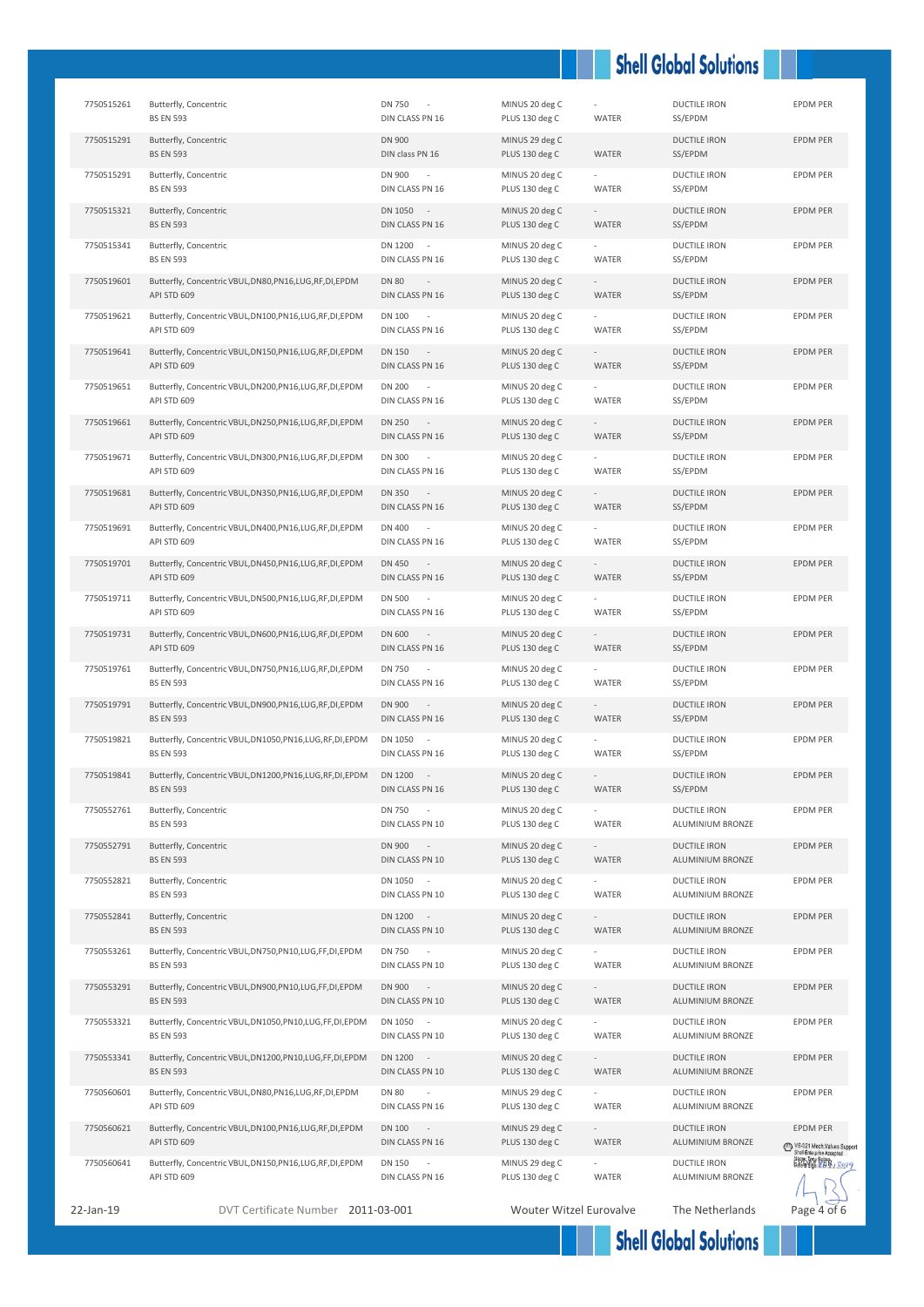# **Shell Global Solutions**

| 7750560651 | Butterfly, Concentric VBUL, DN200, PN16, LUG, RF, DI, EPDM<br>API STD 609  | <b>DN 200</b><br>DIN CLASS PN 16                             | MINUS 29 deg C<br>PLUS 130 deg C | WATER                             | <b>DUCTILE IRON</b><br>ALUMINIUM BRONZE        | EPDM PER                                                                                        |
|------------|----------------------------------------------------------------------------|--------------------------------------------------------------|----------------------------------|-----------------------------------|------------------------------------------------|-------------------------------------------------------------------------------------------------|
| 7750560661 | Butterfly, Concentric VBUL, DN250, PN16, LUG, RF, DI, EPDM<br>API STD 609  | <b>DN 250</b><br>$\sim$ $-$<br>DIN CLASS PN 16               | MINUS 29 deg C<br>PLUS 130 deg C | $\sim$<br>WATER                   | <b>DUCTILE IRON</b><br>ALUMINIUM BRONZE        | <b>EPDM PER</b>                                                                                 |
| 7750560671 | Butterfly, Concentric VBUL, DN300, PN16, LUG, RF, DI, EPDM<br>API STD 609  | <b>DN 300</b><br>$\sim$<br>DIN CLASS PN 16                   | MINUS 29 deg C<br>PLUS 130 deg C | WATER                             | <b>DUCTILE IRON</b><br>ALUMINIUM BRONZE        | <b>EPDM PER</b>                                                                                 |
| 7750560681 | Butterfly, Concentric VBUL, DN350, PN16, LUG, RF, DI, EPDM<br>API STD 609  | <b>DN 350</b><br>$\sim$ $-$<br>DIN CLASS PN 16               | MINUS 29 deg C<br>PLUS 130 deg C | WATER                             | <b>DUCTILE IRON</b><br>ALUMINIUM BRONZE        | <b>EPDM PER</b>                                                                                 |
| 7750560691 | Butterfly, Concentric VBUL, DN400, PN16, LUG, RF, DI, EPDM<br>API STD 609  | DN 400<br>$\overline{\phantom{a}}$<br>DIN CLASS PN 16        | MINUS 29 deg C<br>PLUS 130 deg C | WATER                             | <b>DUCTILE IRON</b><br>ALUMINIUM BRONZE        | <b>EPDM PER</b>                                                                                 |
| 7750560701 | Butterfly, Concentric VBUL, DN450, PN16, LUG, RF, DI, EPDM<br>API STD 609  | DN 450<br>$\sim$<br>DIN CLASS PN 16                          | MINUS 29 deg C<br>PLUS 130 deg C | $\overline{\phantom{a}}$<br>WATER | <b>DUCTILE IRON</b><br>ALUMINIUM BRONZE        | <b>EPDM PER</b>                                                                                 |
| 7750560711 | Butterfly, Concentric VBUL, DN500, PN16, LUG, RF, DI, EPDM<br>API STD 609  | <b>DN 500</b><br>$\sim$<br>DIN CLASS PN 16                   | MINUS 29 deg C<br>PLUS 130 deg C | WATER                             | <b>DUCTILE IRON</b><br>ALUMINIUM BRONZE        | EPDM PER                                                                                        |
| 7750560731 | Butterfly, Concentric VBUL, DN600, PN16, LUG, RF, DI, EPDM<br>API STD 609  | DN 600<br>$\sim$ $-$<br>DIN CLASS PN 16                      | MINUS 29 deg C<br>PLUS 130 deg C | WATER                             | <b>DUCTILE IRON</b><br>ALUMINIUM BRONZE        | <b>EPDM PER</b>                                                                                 |
| 7750560761 | Butterfly, Concentric VBUL, DN750, PN16, LUG, RF, DI, EPDM<br>API STD 609  | DN 750<br>$\overline{\phantom{a}}$<br>DIN CLASS PN 16        | MINUS 29 deg C<br>PLUS 130 deg C | WATER                             | <b>DUCTILE IRON</b><br>ALUMINIUM BRONZE        | EPDM PER                                                                                        |
| 7750560791 | Butterfly, Concentric VBUL, DN900, PN16, LUG, RF, DI, EPDM<br>API STD 609  | DN 900<br>$\sim$<br>DIN CLASS PN 16                          | MINUS 29 deg C<br>PLUS 130 deg C | $\sim$<br>WATER                   | <b>DUCTILE IRON</b><br>ALUMINIUM BRONZE        | <b>EPDM PER</b>                                                                                 |
| 7750560821 | Butterfly, Concentric VBUL, DN1050, PN16, LUG, RF, DI, EPDM<br>API STD 609 | DN 1050<br>$\overline{\phantom{a}}$<br>DIN CLASS PN 16       | MINUS 29 deg C<br>PLUS 130 deg C | WATER                             | <b>DUCTILE IRON</b><br><b>ALUMINIUM BRONZE</b> | <b>EPDM PER</b>                                                                                 |
| 7750560841 | Butterfly, Concentric VBUL, DN1200, PN16, LUG, RF, DI, EPDM<br>API STD 609 | DN 1200 -<br>DIN CLASS PN 16                                 | MINUS 29 deg C<br>PLUS 130 deg C | $\sim$<br>WATER                   | <b>DUCTILE IRON</b><br>ALUMINIUM BRONZE        | <b>EPDM PER</b>                                                                                 |
| 7750565101 | Butterfly, Concentric<br>API STD 609                                       | <b>DN 80</b><br>$\overline{\phantom{a}}$<br>DIN CLASS PN 16  | MINUS 29 deg C<br>PLUS 130 deg C | WATER                             | <b>DUCTILE IRON</b><br>ALUMINIUM BRONZE        | EPDM PER                                                                                        |
| 7750565121 | Butterfly, Concentric<br>API STD 609                                       | <b>DN 100</b><br>$\sim$ $-$<br>DIN CLASS PN 16               | MINUS 29 deg C<br>PLUS 130 deg C | $\sim$<br>WATER                   | <b>DUCTILE IRON</b><br>ALUMINIUM BRONZE        | <b>EPDM PER</b>                                                                                 |
| 7750565141 | Butterfly, Concentric<br>API STD 609                                       | DN 150<br>DIN CLASS PN 16                                    | MINUS 29 deg C<br>PLUS 130 deg C | WATER                             | <b>DUCTILE IRON</b><br>ALUMINIUM BRONZE        | <b>EPDM PER</b>                                                                                 |
| 7750565151 | Butterfly, Concentric<br>API STD 609                                       | <b>DN 200</b><br>$\sim$<br>DIN CLASS PN 16                   | MINUS 29 deg C<br>PLUS 130 deg C | <b>WATER</b>                      | <b>DUCTILE IRON</b><br>ALUMINIUM BRONZE        | <b>EPDM PER</b>                                                                                 |
| 7750565161 | Butterfly, Concentric<br>API STD 609                                       | <b>DN 250</b><br>$\sim$<br>DIN CLASS PN 16                   | MINUS 29 deg C<br>PLUS 130 deg C | WATER                             | <b>DUCTILE IRON</b><br>ALUMINIUM BRONZE        | <b>EPDM PER</b>                                                                                 |
| 7750565171 | Butterfly, Concentric<br>API STD 609                                       | <b>DN 300</b><br>$\sim$ $-$<br>DIN CLASS PN 16               | MINUS 29 deg C<br>PLUS 130 deg C | WATER                             | <b>DUCTILE IRON</b><br><b>ALUMINIUM BRONZE</b> | <b>EPDM PER</b>                                                                                 |
| 7750565181 | Butterfly, Concentric<br>API STD 609                                       | <b>DN 350</b><br>DIN CLASS PN 16                             | MINUS 29 deg C<br>PLUS 130 deg C | WATER                             | <b>DUCTILE IRON</b><br>ALUMINIUM BRONZE        | <b>EPDM PER</b>                                                                                 |
| 7750565191 | Butterfly, Concentric<br>API STD 609                                       | <b>DN 400</b><br>$\sim$<br>DIN CLASS PN 16                   | MINUS 29 deg C<br>PLUS 130 deg C | $\overline{\phantom{a}}$<br>WATER | <b>DUCTILE IRON</b><br>ALUMINIUM BRONZE        | <b>EPDM PER</b>                                                                                 |
| 7750565201 | Butterfly, Concentric<br>API STD 609                                       | DN 450<br>DIN CLASS PN 16                                    | MINUS 29 deg C<br>PLUS 130 deg C | WATER                             | <b>DUCTILE IRON</b><br>ALUMINIUM BRONZE        | EPDM PER                                                                                        |
| 7750565211 | Butterfly, Concentric<br>API STD 609                                       | <b>DN 500</b><br>$\overline{\phantom{a}}$<br>DIN CLASS PN 16 | MINUS 29 deg C<br>PLUS 130 deg C | WATER                             | <b>DUCTILE IRON</b><br>ALUMINIUM BRONZE        | EPDM PER                                                                                        |
| 7750565231 | Butterfly, Concentric<br>API STD 609                                       | DN 600<br>DIN CLASS PN 16                                    | MINUS 29 deg C<br>PLUS 130 deg C | WATER                             | <b>DUCTILE IRON</b><br>ALUMINIUM BRONZE        | <b>EPDM PER</b>                                                                                 |
| 7750565261 | Butterfly, Concentric<br>API STD 609                                       | <b>DN 750</b><br>$\sim$<br>DIN CLASS PN 16                   | MINUS 29 deg C<br>PLUS 130 deg C | $\sim$<br>WATER                   | <b>DUCTILE IRON</b><br>ALUMINIUM BRONZE        | <b>EPDM PER</b>                                                                                 |
| 7750565291 | Butterfly, Concentric<br>API STD 609                                       | DN 900<br>DIN CLASS PN 16                                    | MINUS 29 deg C<br>PLUS 130 deg C | WATER                             | <b>DUCTILE IRON</b><br>ALUMINIUM BRONZE        | <b>EPDM PER</b>                                                                                 |
| 7750565321 | Butterfly, Concentric<br>API STD 609                                       | DN 1050 -<br>DIN CLASS PN 16                                 | MINUS 29 deg C<br>PLUS 130 deg C | $\overline{\phantom{a}}$<br>WATER | <b>DUCTILE IRON</b><br>ALUMINIUM BRONZE        | <b>EPDM PER</b>                                                                                 |
| 7750565341 | Butterfly, Concentric<br>API STD 609                                       | DN 1200 -<br>DIN CLASS PN 16                                 | MINUS 29 deg C<br>PLUS 130 deg C | WATER                             | <b>DUCTILE IRON</b><br>ALUMINIUM BRONZE        | EPDM PER                                                                                        |
| 7750567761 | Butterfly, Concentric<br><b>BS EN 593</b>                                  | DN 750<br>$\sim$ $-$<br>DIN CLASS PN 16                      | MINUS 20 deg C<br>PLUS 130 deg C | $\sim$<br>WATER                   | <b>DUCTILE IRON</b><br>ALUMINIUM BRONZE        | EPDM PER                                                                                        |
| 7750567791 | Butterfly, Concentric<br><b>BS EN 593</b>                                  | DN 900<br>DIN CLASS PN 16                                    | MINUS 20 deg C<br>PLUS 130 deg C | WATER                             | <b>DUCTILE IRON</b><br>ALUMINIUM BRONZE        | <b>EPDM PER</b>                                                                                 |
| 7750567821 | Butterfly, Concentric<br><b>BS EN 593</b>                                  | DN 1050<br>$\sim$<br>DIN CLASS PN 16                         | MINUS 20 deg C<br>PLUS 130 deg C | WATER                             | <b>DUCTILE IRON</b><br>ALUMINIUM BRONZE        | <b>EPDM PER</b><br>VS-021 Mech.Valves Support<br>Shell Enterprise Accepted<br>Vame: Tony Bolton |
| 7750567841 | Butterfly, Concentric<br><b>BS EN 593</b>                                  | DN 1200<br>$\sim$<br>DIN CLASS PN 16                         | MINUS 20 deg C<br>PLUS 130 deg C | WATER                             | <b>DUCTILE IRON</b><br>ALUMINIUM BRONZE        | Date & Sign: 21/1/2019                                                                          |
| 22-Jan-19  | DVT Certificate Number 2011-03-001                                         |                                                              | Wouter Witzel Eurovalve          |                                   | The Netherlands                                | Page 5 of 6                                                                                     |